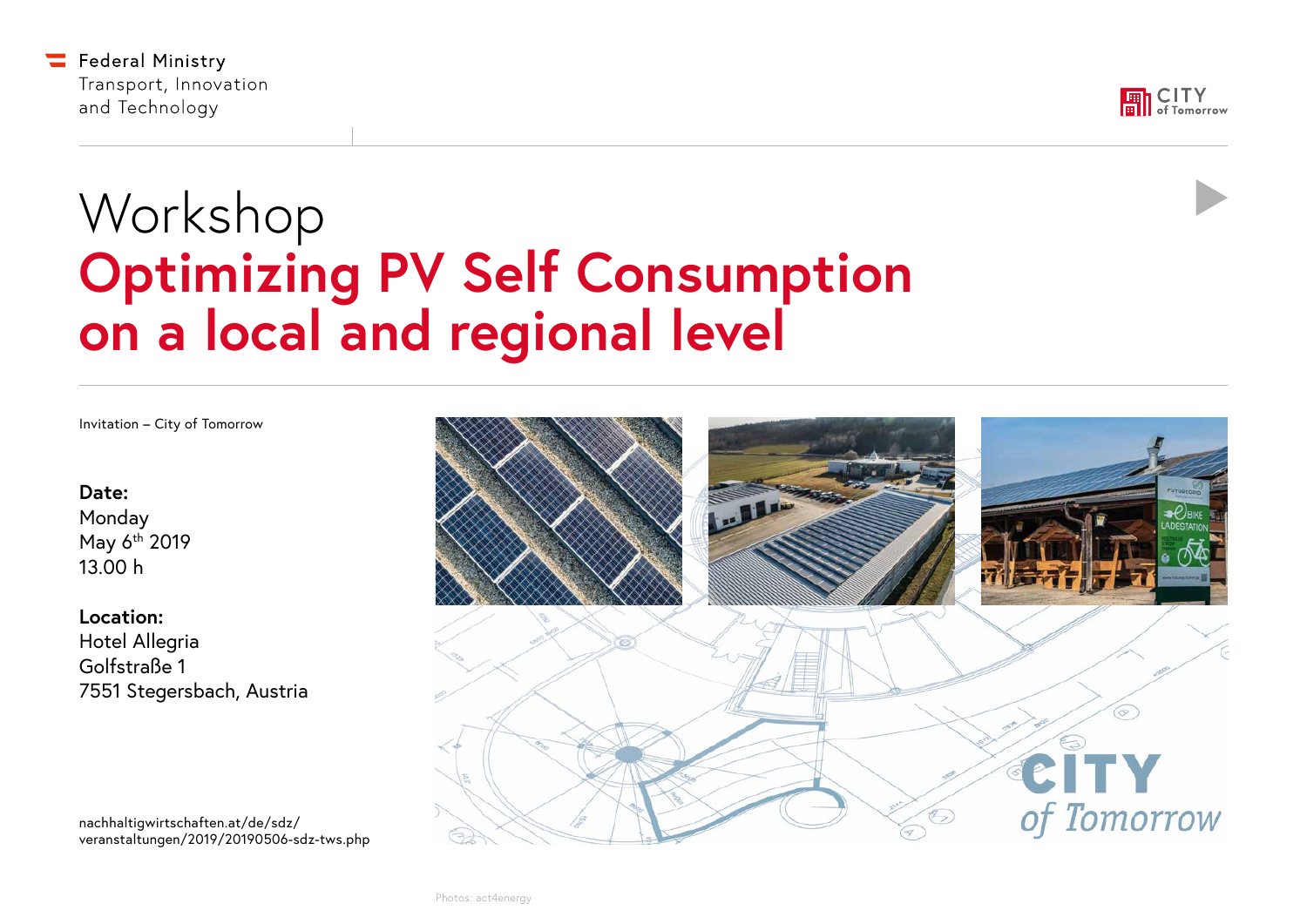# **Optimizing PV Self Consumption on a local and regional level**

Self-consumption of PV electricity from grid-connected residential systems is gaining importance since increased self-consumption can raise the profit of PV systems and lower the stress on the electricity distribution grid.

The workshop addresses demand-side flexibility, neighbourhood energy exchange and energy storage as different approach to achieve an increase in self-consumption.

The upcoming event is part of the workshop-series **"City of the Future in Practice"**, in which practice relevant R&D results of the technology program "City of the Future" is going to be presented and discussed. The workshop is organised in collaboration with the SET Plan Action 4 initiative as well as the Austrian Living Lab "act4energy" to develop technology – service systems for direct use of PV energy on an aggregated level of multi-family buildings, districts or communities.

**This Workshop aims to** identify relevant R&D projects and Living Lab Initiatives in other member countries. Therefore first experiences from the projects, different legal aspects as well as barriers and success factors are presented and discussed.

**More Information: www.NachhaltigWirtschaften.at/de/sdz** 



Photo: act4e



Photo: act4energy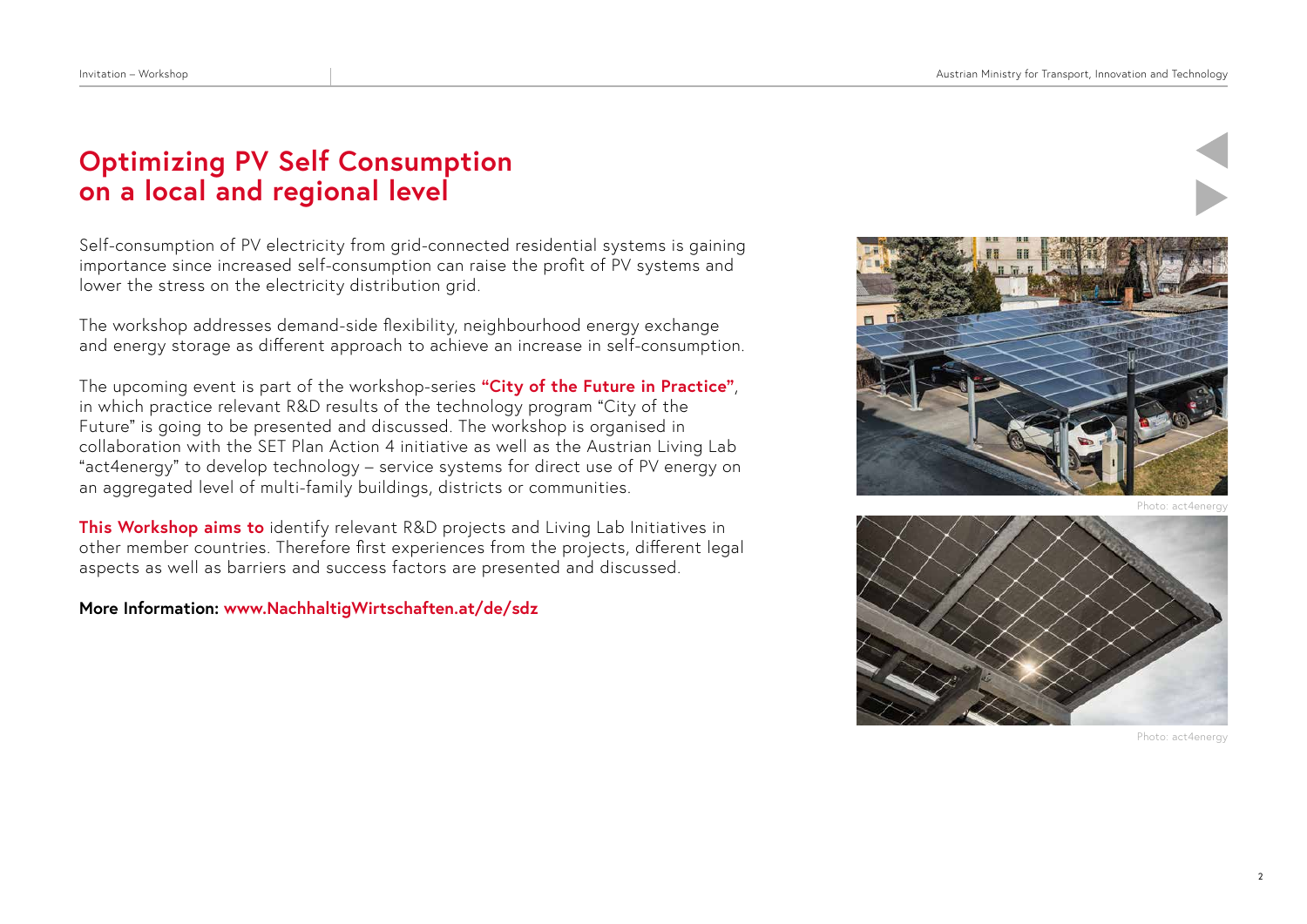# **Program May 6th 2019 > Stegersbach**

*Chair: Hannes Warmuth, ÖGUT – Austrian Society for Environment and Technology*

# **13:00 Opening**

Gaëtan Masson, Becquerel Institute, Belgium

Volker Schaffler, Austrian Ministry Transport, Innovation and Technology, Austria

## **13.30 Testing and Demonstrating Solutions for Regional Renewable Energy Systems** Michael Niederkofler, Innovation Lab act4energy, Austria

## **13.50 Living Lab Turning Tables Granada**  Rafael Bahamonde Nieto, Turning Tables, Spain

## **14.10 P2PQ – Optimizing Self-Consumption by Peer-To-Peer Relations among Prosumers** (tba), Wien Energie, Austria

## **14:30 COFFEE BREAK**

*Chair: Katrin Bolovich, FFG – The Austrian Research Promotion Agency*

- **15.00 UrSOLAR Optimization of solar energy use in urban energy systems** Ernst Meißner, Grazer Energieagentur GmbH Austria
- **15.20 PLANAIR**

Lionel Perret, Switzerland (tbc.)

*Chair: Willi Hantsch, aws – Austria Wirtschaftsservice GmbH*

#### **15.40 Panel Discussion**

Introduction and Chair: Willi Hantsch, Austria Wirtschafts Service, Austria

- **>** Rafael Bahamonde Nieto, Turning Tables, Spain
- **>** Job Swens, Netherlands
- **>** Michael Niederkofler, act4energy, Austria
- **>** (tba), Wien Energie, Austria

# **17.00 Collection of international use cases in a case book**  Expert Meeting SET Plan Action 4

*Chair: Gaëtan Masson, Becquerel Institute, Belgium*

**Networking with international experts**

**18.30 DINNER**